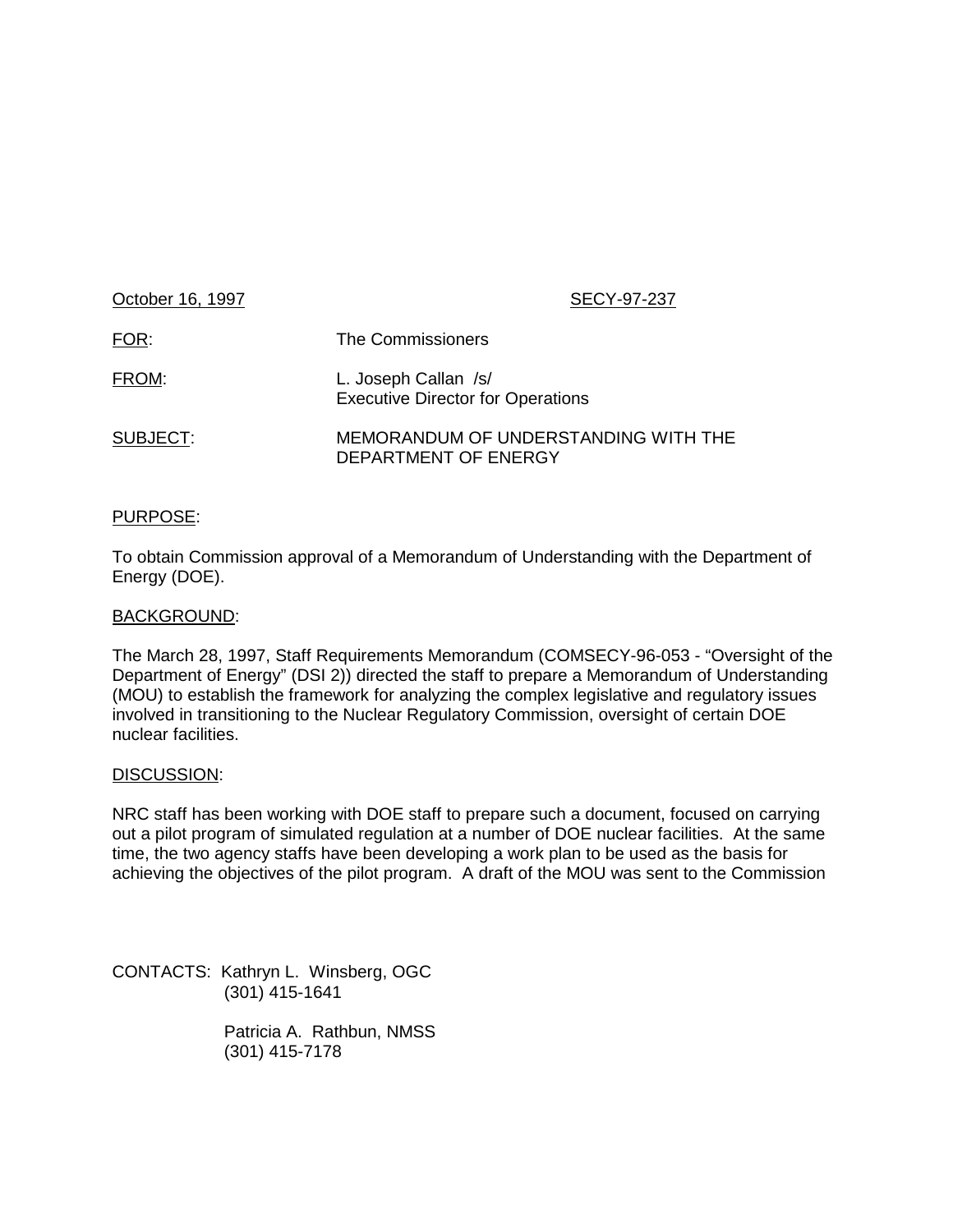The Commissioners 2

on August 19, 1997. Almost all of the changes since that version have been minor editorial modifications. The substantive issue that has been eliminated from the proposed MOU is the explicit discussion of the possibility of seeking legislation for a facility or class of facilities before the conclusion of the pilot program.

DOE has internally coordinated the proposed MOU with all involved organizations. By letter dated October 9, 1997, Dr. O'Toole sent the attached MOU to Secretary Peña, with a recommendation that it be signed.

# COORDINATION:

The Office of the General Counsel has reviewed this paper and has no legal objection. The Office of the Chief Information Officer has reviewed this paper and has no objection. The Office of the Chief Financial Officer has reviewed this paper for resource implications and has no objection.

## RECOMMENDATION:

The NRC staff recommends that the Commission approve the attached proposed MOU.

## SCHEDULING:

Previously, the staff has informed the Commission of its intent to initiate the pilot program one week after the signing of the MOU. There is uncertainty in the timing of the MOU and limited availability of Lawrence Berkeley National Laboratory (the first pilot facility) personnel during much of November 1997. Therefore, unless directed otherwise, the staff intends to initiate that pilot program on October 29, 1997, whether or not the MOU is officially signed.

> L. Joseph Callan Executive Director for Operations

Attachment: Proposed MOU